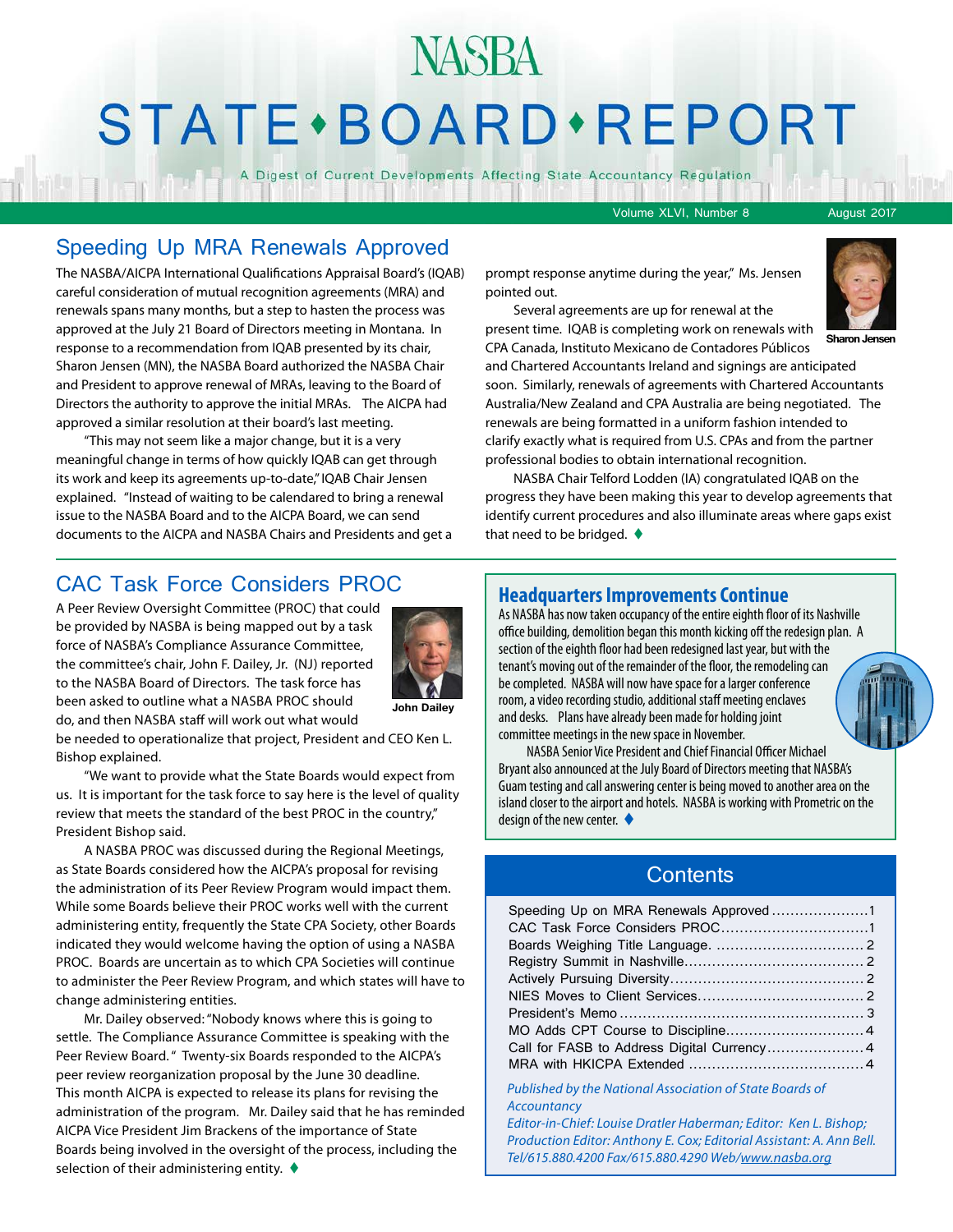#### <span id="page-1-0"></span>Boards Weighing Title Language

State Boards and other interested parties are being asked to take a hard look at language that has been proposed for inclusion in the Uniform Accountancy Act that would allow management accountants to hold out their designations to the public without running afoul of state law. NASBA's Regional Directors at their meeting in July agreed to urge their states to submit written comments before the September 30 deadline.

The proposed language for Section 14(q) states:

- (q)(1) Notwithstanding any other provision of law to the contrary, an individual may use an accounting designation that includes the word "management", conferred by a bona fide nationally recognized accounting organization such as the American Institute of CPAs, the Chartered Institute of Management Accountants or the Institute of Management Accountants, provided the designation does not purport to confer the right to perform audit, attest or compilation services as defined by any state or foreign jurisdiction.
	- (2) An individual using an accounting designation in accordance with the provisions in Section 14(q)(1), who does not also maintain a license or practice privilege, shall not:
		- (A) offer or render audit, attest or compilation services for the public, except under the supervision of a licensee operating within a CPA firm that holds a permit issued in this state or another state.
		- (B) offer or render tax services to the public, while using such a designation, except within a CPA firm that holds a permit issued in this state or another state.
		- (C) establish, participate in, or promote a business that markets itself by reference to a designation in 14(q)(1) and is not also a CPA firm that holds a permit issued in this state or another state.
	- (3) The Board may take such actions, as authorized in this Act, to prohibit the use of any accounting designation in this State that does not meet the criteria of this section.

During NASBA's June Regional Meetings the proposed language was debated and many Board representatives indicated their Board would be submitting a comment letter. Several states have submitted responses; however, more are expected. Comments should be sent to lhaberman@nasba.org by September 30.♦

#### Actively Pursuing Diversity

State Boards are being encouraged to reach out to minority group professional associations to increase diversity on the Boards. Diversity Committee Chair Tyrone Dickerson reported to the Board of Directors that



**T. Dickerson**

NASBA has been discussing with the National Association of Black Accountants (NABA) ongoing ways the organizations can work to increase the number of African-American CPAs, and NASBA hosted a booth at NABA's convention in June. He urged State Boards to contact NABA for volunteers to become Accountancy Board members or to serve as advisers to the State Boards. Mr. Dickerson suggested contacting NABA Executive Director Jina Etienne (jetienne@nabainc. org) for appointment recommendations.

The Diversity Committee is also working to establish relationships with the Accounting and Financial Women's Alliance (AFWA), American Woman's Society of Certified Public Accountants (AWSCPA) and the Association of Latino Professionals For America (ALPFA).

Texas State Board of Public Accountancy Presiding Officer J. Coalter Baker said the Texas Board has been turning to others besides the State CPA Society for individuals to serve as the Board's advisers and committee members. NABA has been a "great source" of nontraditional volunteers, he stated.

This year NASBA staff has once again been joined by two interns from the Inroads Project, Darius Lewis in finance and Gus Surrano in data analytics. Ryan W. Hirsch, NASBA Center for the Public Trust Operations Director, began his career as an Inroads Project intern at NASBA.

NASBA continues to support the work of the Ph.D. Project, promoting business doctoral programs for minorities underrepresented on business faculties. Throughout August the Project will be holding informational sessions across the country. $\blacklozenge$ 

#### NIES Moves to Client Services

The operations of NASBA's International Evaluation Services (NIES) have been brought under the umbrella of the Client Services Department, led by Patricia L. Hartman. NASBA Executive Vice President and COO Colleen Conrad told the Board of Directors that international transcript evaluation services are a natural add-on to the candidate application process. "Combining these units is expected to provide greater continuity of service for the candidates, as well as add to the efficiency of operations," Ms. Conrad said.

NASBA's Client Services cover administration and operations of the National Candidate Database, CPA Examination Services, CPA Licensing Services, the Guam Testing Center and now NIES.  $\blacklozenge$ 

#### Registry Summit in Nashville

The National Registry Summit, to be held September 26-27 in Nashville, will be focused on the "Tempo of Change." The revised CPE Standards will serve as the basis for the conference's discussions, delving into tips for applying nano and blended learning, as well as counseling how to avoid compliance problems. Speakers will include Dr. Art Kohn, who will advise attendees on how to master principles of developing training programs that engage participants, and Dr. Jennifer Kahnweiler, who will discuss how to balance audience members' energies so that programs make lasting impacts.

There will be opportunities to meet with NASBA CPE Sponsor Registry staff and to network with others in the continuing professional education field. Attendees are encouraged to come to the conference with their questions. Registration will be open until the maximum registration number is met. Go to www.nasba.org for details.



est mucha latente latente la establecia latente la establecia la continua la establecia de la establecia de la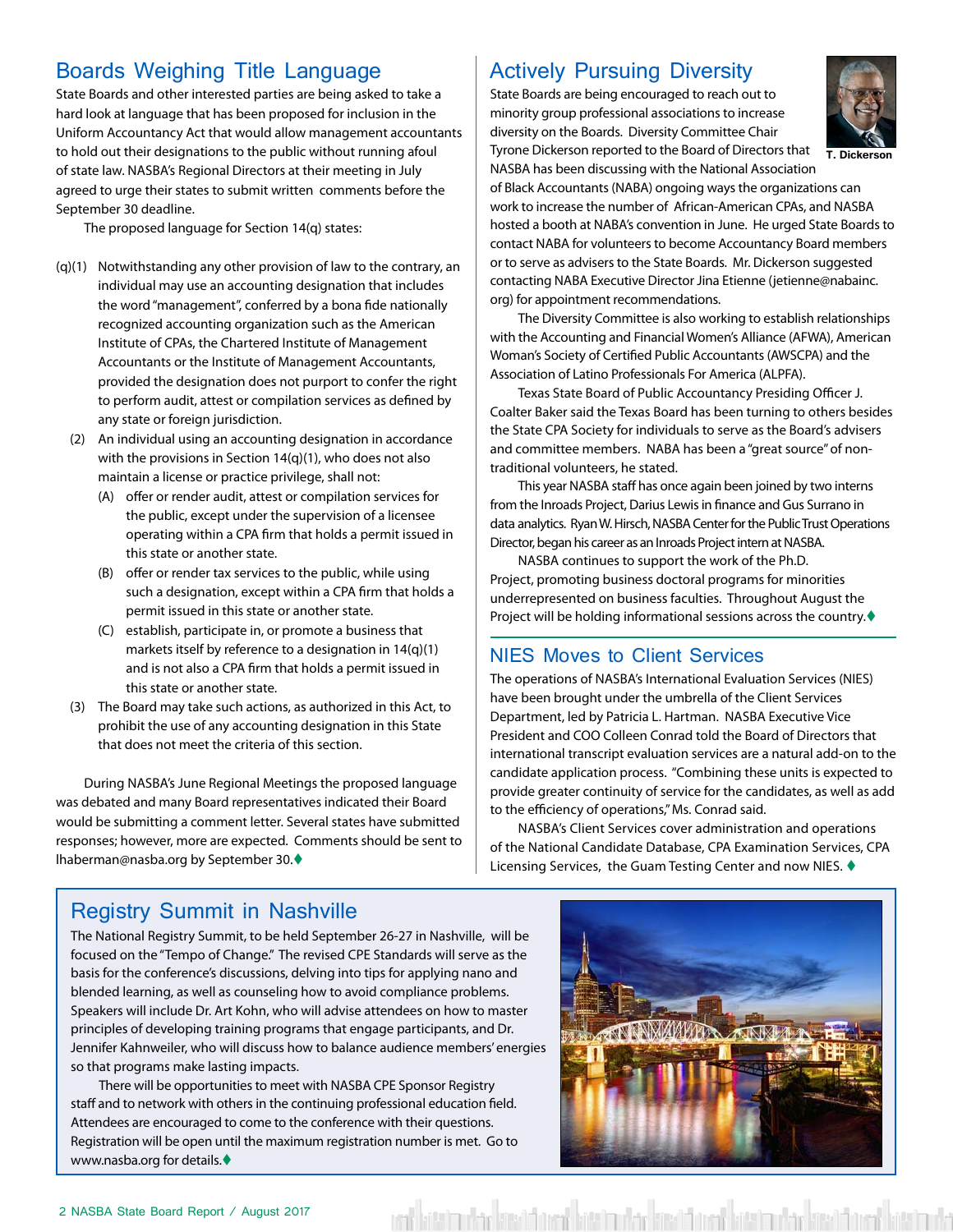# PRESIDENT'S MEMO

### **An End of Year 'Thank You'**

In late July, I was in Big Sky, Montana, attending the end of the fiscal year NASBA Board of Directors meeting. This is an important gathering in that it provides the opportunity to formally evaluate the year to ascertain how we measured up to expectations, as individuals and as an organization. As with any NASBA event, there were opportunities for socializing, building relationships and, of course, enjoying good food together. It was one of those occasions that served as the catalyst for this *President's Memo.*



**From left to right: T. Lodden, K. VanDyke, K. Bishop, M. Huotte, L. Harris and R. Jones meet in Montana.**

Typically we invite Board of Accountancy members to join us for an event or dinner when the Board meets in their state. In Montana, we met for an outdoor barbeque alongside the Gallatin River near Big Sky. I was very pleased that four members of the Montana Board were able to join us for dinner. As we were talking, I casually asked if they lived nearby. The response surprised me: Every member had driven literally for hours from different locations in the vast state of Montana to spend a brief time with us. I was so



**Ken L. Bishop President & CEO**

honored — and I immediately knew my topic for this month's *Memo*.

The gesture by the Montana Board members was certainly unique in terms of the distance travelled and time spent, but their welcoming camaraderie was not: We've experienced it throughout the country. Nearly six years ago we made the important

decision to strive to build strong and trusting relationships with all our State Boards. What the Montana visit demonstrated is our outreach efforts have not been in vain, as we have benefitted from the reciprocal actions of State Board members.

It occurred to me when developing this *Memo* that I spend a significant amount of time talking and writing about things NASBA does for you, our State Board members, but not nearly enough talking about what you do for us. Almost every week I hear a story from one of our staff about the courtesies and support they were shown when visiting a State Board. I can think of so many personal examples when I too have shared their experience. So many times, I have reached out to a Board Chair or Executive Director advising that I would be coming to their state for a quick business trip and asking if there might be an opportunity to get together. I know that folks are adjusting their calendars and manipulating their busy schedules to enable us to meet. This is my opportunity to express my gratitude for the gracious hospitality.

It should come as no surprise to you that we find it rewarding when a Board of Accountancy reaches out to us for some type of assistance. We constantly beat the drum proclaiming that supporting and enhancing State Boards is why we exist as an organization. Just this week we have received requests ranging from providing information to an emergency call to come to a state to help fight off threats to the Board's ability to maintain staffing required to perform their public protection mandate. As is almost always the case, we were able to say "yes" to each of the requests, and we will expend the resources necessary to work toward a positive outcome. Effectively fighting these battles as they occur helps preserve the credibility of our national State Board system of accounting regulation. Again, we thank you for the trust you put in us when you make these important requests.

Finally, I want to thank you for the patience and indulgence you give us when we appear to be overly persuasive. While NASBA always strives to support individual state's rights, occasionally challenges arise that are deemed to potentially threaten other states and the system that allows the states to effectively regulate individual CPA mobility. Usually it is related to licensure, education, or examination requirements. In these cases, we often take strong positions and aggressively attempt to persuade states to change or reconsider the issue at hand. Regrettably, these types of issues pop up almost every year including this year. Once again, I am extremely grateful for how State Boards typically respond to these types of matters and their thoughtful approach to resolving them.

I am very proud of where NASBA is today in financial soundness, national and international relevance, and in our increasing capacity and capabilities. This message is to acknowledge that it is because of the great support we receive from you that we are able to be successful. So, please accept my end of year, "Thank you!"

*Semper ad meliora (Always toward better things).*

Jen L. Bohop

*— Ken L. Bishop President & CEO*